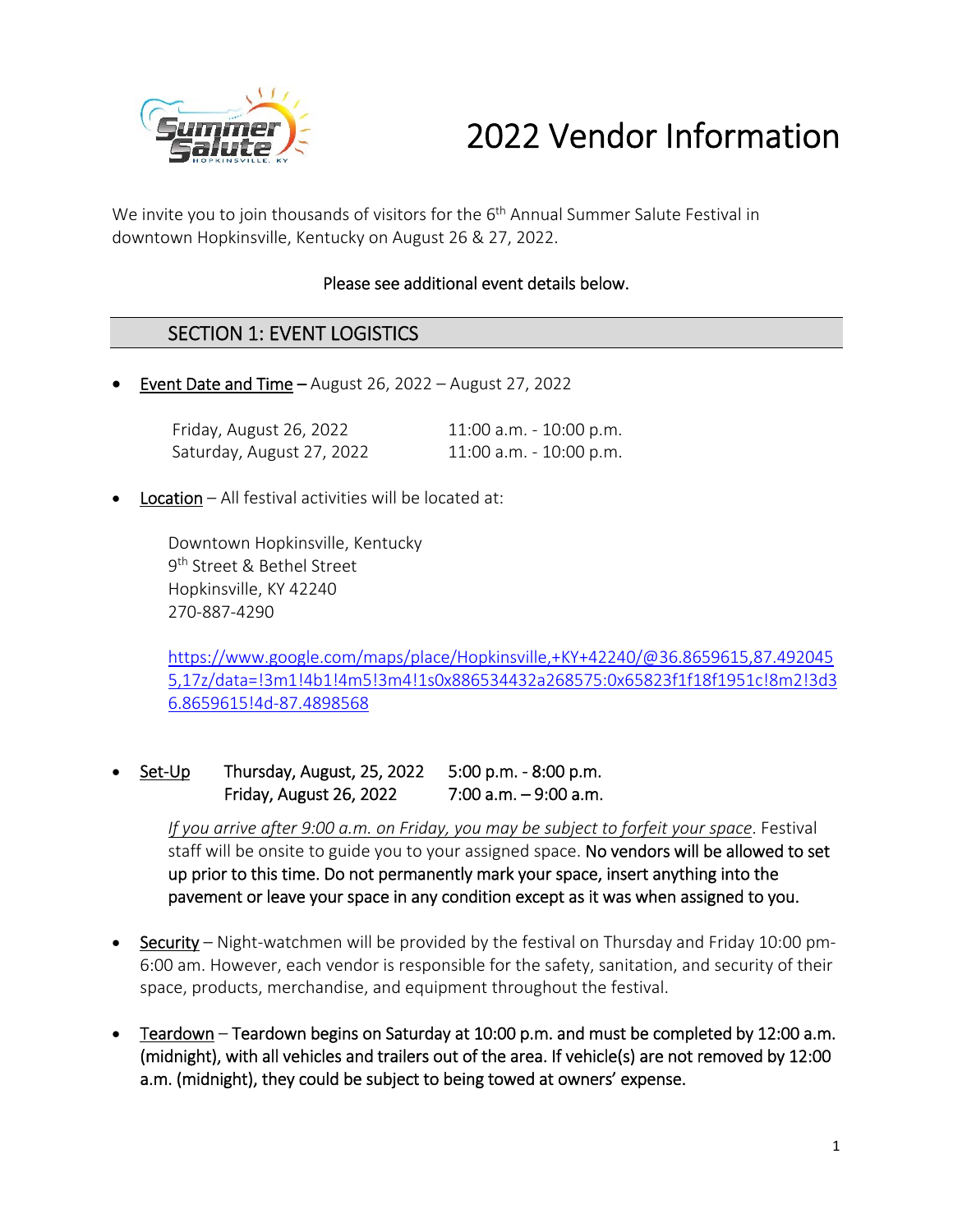#### SECTION 2: REGISTRATION FEES (NON‐REFUNDABLE)

#### Vendor Space \$125‐per space / \$75‐electricity

The registration fee is \$125.00 per space and \$75.00 for electricity. Registration fees are payable in advance and non‐refundable. Fee includes items listed in Section 3.

Payments Accepted are: Cashier's Check, Money Order and/or Credit Card ONLY Please make payable to:

City of Hopkinsville Division of Parks and Recreation 2600 Thomas Street Hopkinsville, Kentucky 42240

#### Please make note that all registration fees must be postmarked by July 29, 2022.

#### SECTION 3: ITEMS PROVIDED BY SUMMER SALUTE FESTIVAL

- 12' deep x 12' wide space
- Electricity (Access to electricity is limited and will be reserved on a first-come basis. Please mark on registration form, if required)

#### SECTION 4: ADDITIONAL INFORMATION

- Vendors are expected to be present and staff their operations during festival hours.
- Vendors are solely responsible for providing all tents, tables, chairs, utensils, paper products, equipment, +/-100' electrical/extension cords, plugs, water hoses, connectors, and any other products to be used during the festival. Vendors are also responsible for proper removal and disposal of all festival materials. Dumpsters will be provided nearby for refuse disposal.
- Hopkinsville Parks and Recreation will make every effort to provide designated convenient parking for trailers and store items needed. Please check-in and park in designated areas.
- All vendors are expected to comply with KY Revised Statutes regarding Charitable Gaming (238.500) and Counterfeiting Intellectual Property (365.241)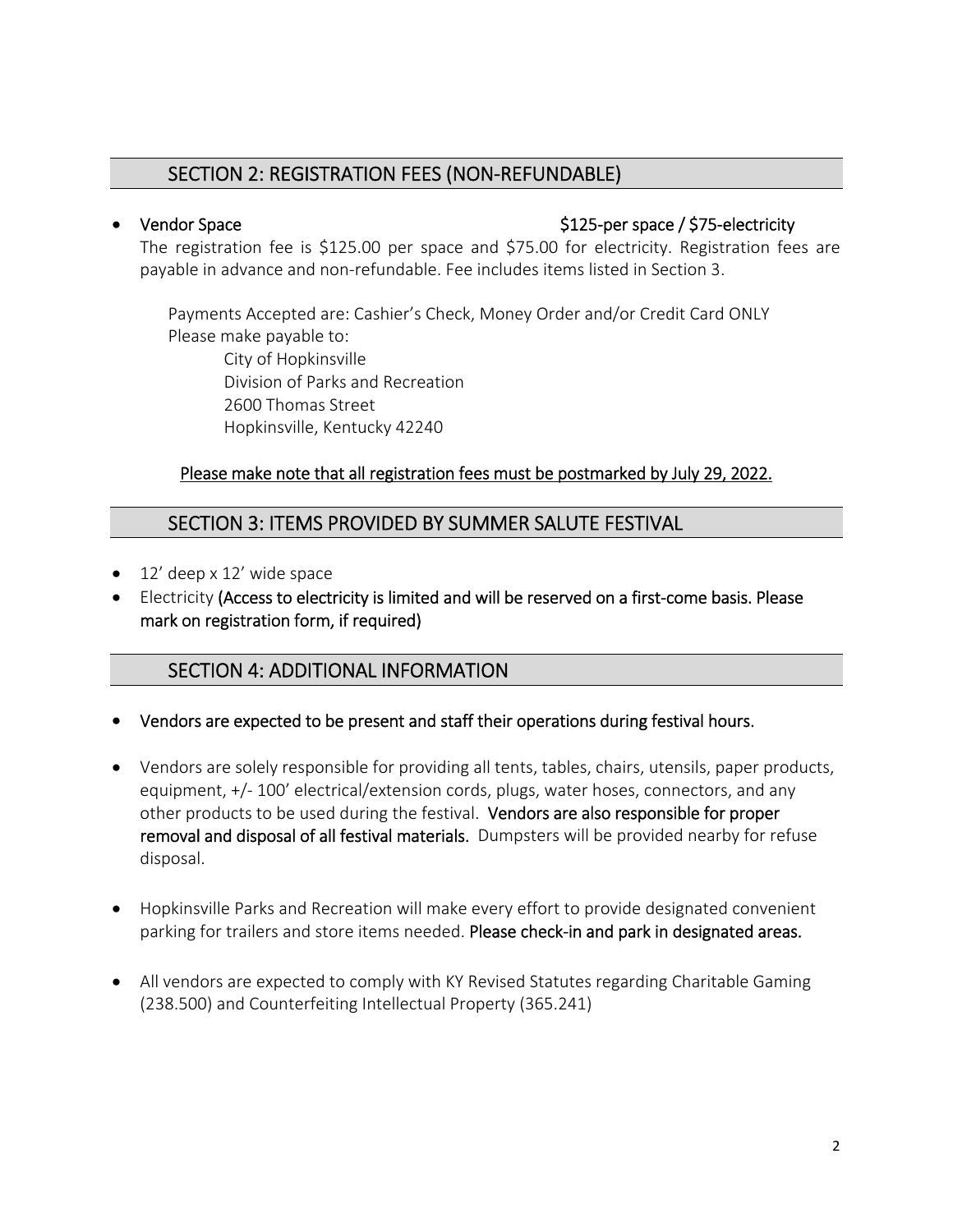### SECTION 5: CONTACT INFORMATION

Hopkinsville Parks and Recreation 270‐887‐4290 (office) 270‐632‐2065 (fax) drundall@hopkinsvilleky.us http://hoptownrec.com http://hoptownsummersalute.com/